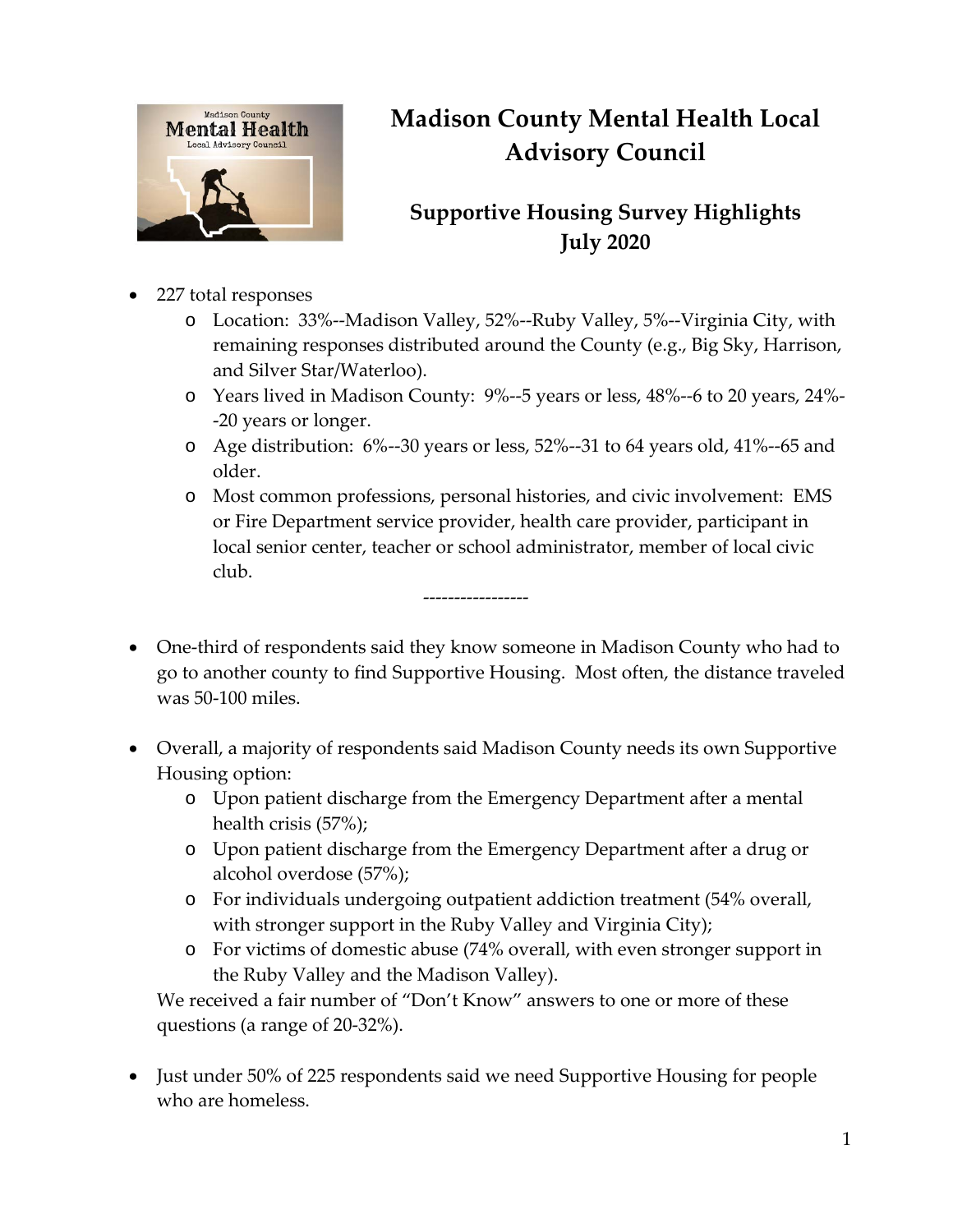- 74% of 210 respondents said the length of stay at Supportive Housing should be limited to three months or less.
- Respondents were evenly split on the question of whether or not they would have concerns about having Supportive Housing in their neighborhood or community. Greatest concerns were increase in crime, increase in drug use, and burden on Madison County to maintain, staff, and provide security for Supportive Housing.
- Among the services needed to provide effective Supportive Housing, those most commonly listed were:
	- o #1 -- Mental health counseling
	- o #2 -- Addiction counseling
	- o #3 -- Medical services
	- o #4 -- Assistance in identifying permanent housing options and job possibilities
	- o #5 Security.
- 64% of respondents said that Supportive Housing would benefit our community.

• Here's a sampling of respondent comments:

o Supportive Housing for patients upon discharge from the Emergency Department of a hospital after mental health crisis?

-----------------

- YES. *ED offers only an acute fix...If a patient is just discharged, they go home and then end up back in the ED. Supportive Housing would reduce the risk of them being re-admitted. They would have help (e.g., medical help and housing assistance) for taking the next step.*
- NO. *More taxes.*
- DON'T KNOW. *Depends on numbers.*
- o Supportive Housing for patients upon discharge from the Emergency Department of a hospital after drug or alcohol overdose?
	- YES. *Need NOT to be forced to go back to an environment and friends who are also abusing substances. Need good nutrition. Need supervision to avoid or reverse a subsequent OD.*
	- NO. *They need more one to one assistance than this hospital and this community can provide.*
	- DON'T KNOW. *I'm not sure what the # is to justify the expense.*